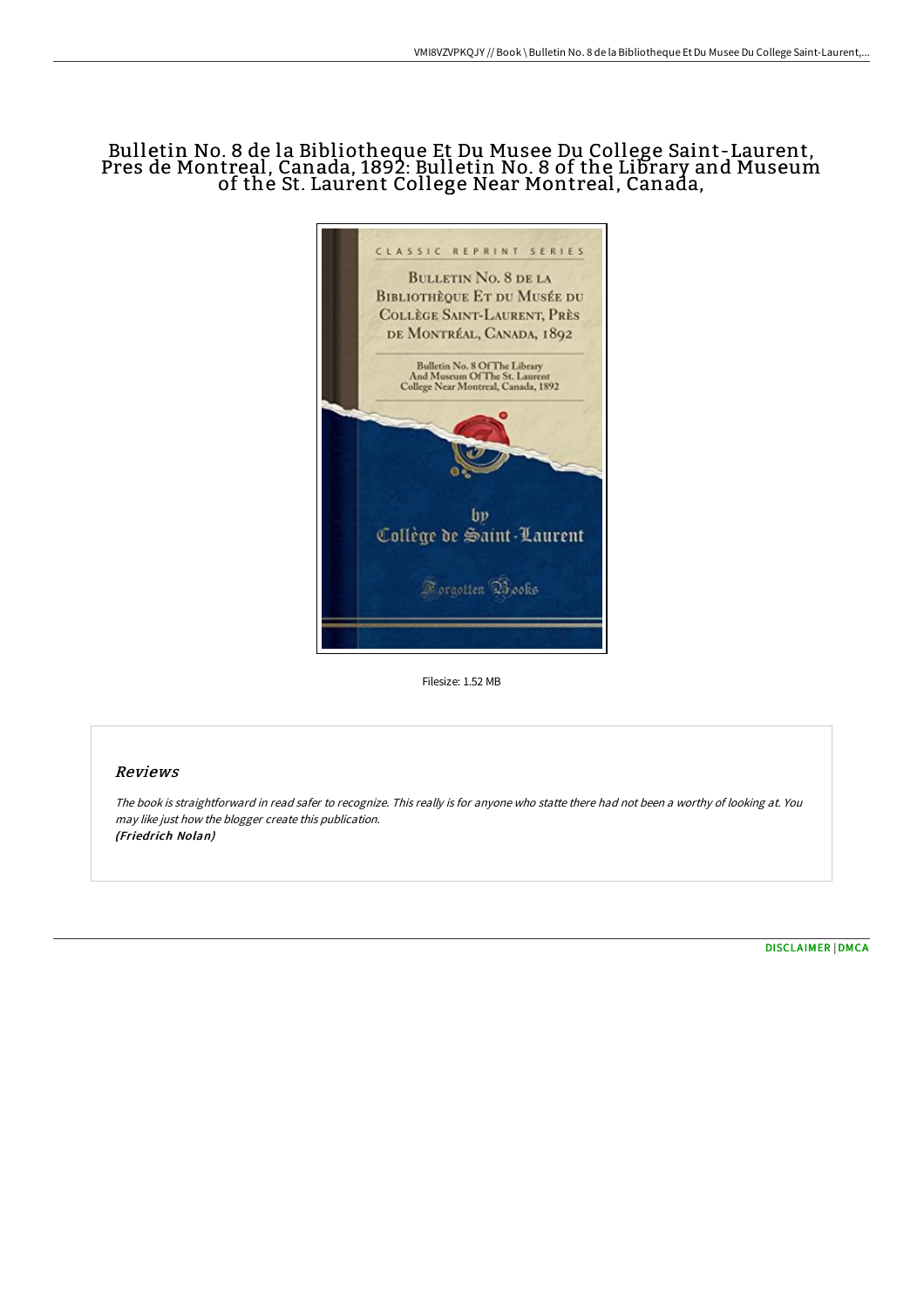## BULLETIN NO. 8 DE LA BIBLIOTHEQUE ET DU MUSEE DU COLLEGE SAINT-LAURENT, PRES DE MONTREAL, CANADA, 1892: BULLETIN NO. 8 OF THE LIBRARY AND MUSEUM OF THE ST. LAURENT COLLEGE NEAR MONTREAL, CANADA,



Forgotten Books, 2017. Paperback. Condition: New. Language: French . Brand New Book \*\*\*\*\* Print on Demand \*\*\*\*\*. Excerpt from Bulletin No. 8 de la Bibliotheque Et du Musee du College Saint-Laurent, Pres de Montreal, Canada, 1892: Bulletin No. 8 Of The Library And Museum Of The St. Laurent College Near Montreal, Canada, 1892 On doit bien admettre que la creation d un musee vraiment digne de ce nom n est pas l oeuvre d un jour, ni meme d une annee elle est necessairement le resultat d efforts soute nus, attentifs et eclaires de longues annees. Il est, de plus, evident qu un tel musee pour devenir relativement complet, et partant utile et interessant, doit compter soit sur des achats reiteres, considerables et dispendieux, soit sur des donations volontaires, d une nature ou d une autre, de la part de genereux amis. Mais le Curateur du Musee du College de Saint - Laurent ne saurait compter sur le pre mier moyen, vu le manque de ressources pe cuniaires suffisantes toutefois, il sait a n en point douter que cette Institution compte ses amis par centaines, sinon par milliers et, de plus, i1 aime a croire qu ils sont disposes a seconder ses enorts dans cette louable entre prise en contribuant joyeusement et dans la mesure de leurs moyens a une collection d ob jets propres a un musee general. Assure ment, le nombre de ceux d entre eux qui n ont pas en leur possession quelque ancienne medaille, quel ue piece de monnaie rare ou ancienne, que que gravure ou photographie fine, quelque estampille de pays etrangers, en un mot, quelque objet d art antique ou moderne (sans parler de specimens d histoire naturelle), doit etre for t restreint. Et 11 s pos sesseurs de tels objets. Que peuvent-ils faire...

B Read Bulletin No. 8 de la Bibliotheque Et Du Musee Du College [Saint-Laurent,](http://albedo.media/bulletin-no-8-de-la-bibliotheque-et-du-musee-du-.html) Pres de Montreal, Canada, 1892: Bulletin No. 8 of the Library and Museum of the St. Laurent College Near Montreal, Canada, Online Download PDF Bulletin No. 8 de la Bibliotheque Et Du Musee Du College [Saint-Laurent,](http://albedo.media/bulletin-no-8-de-la-bibliotheque-et-du-musee-du-.html) Pres de Montreal, Canada, 1892: Bulletin No. 8 of the Library and Museum of the St. Laurent College Near Montreal, Canada,